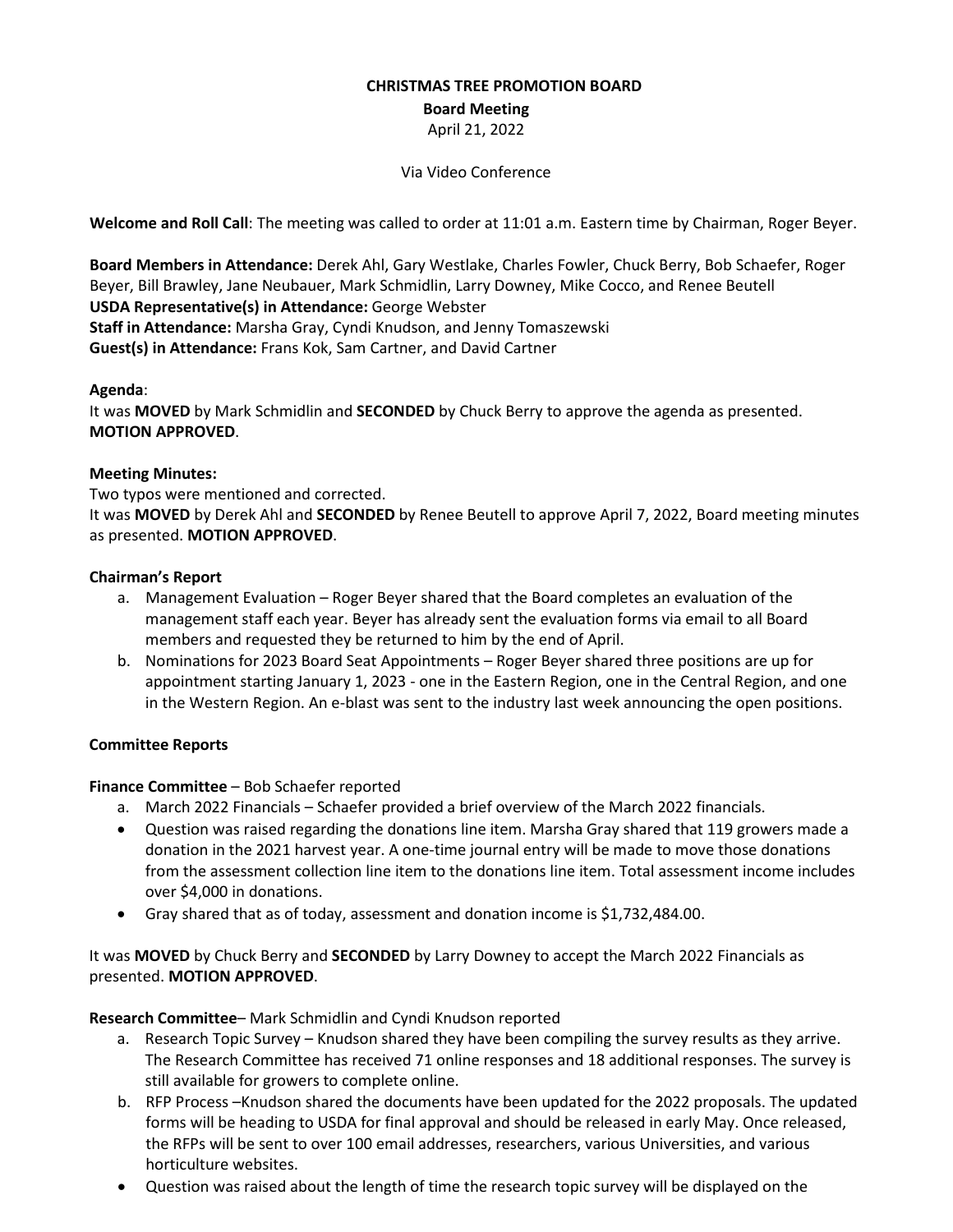website. Knudson shared she will investigate the contract and cost with Survey Monkey.

## **Industry Relations Committee** – Gary Westlake

- The Industry Relations Committee met in April and are recommending that the board support creating a low-budget production of short research interview videos to be shared with the industry. The Committee is hoping to conduct these short interviews with researchers as they will all be gathering in California in mid-June.
- Board discussed different ideas in creating the videos and the best places to share them.

#### **Governance Committee** – Charles Fowler reported

• The Governance Committee continues to work with the Order's wording and hopes to have a report in 2 or 3 months.

## **Compliance Committee**– Derek Ahl reported

• The Compliance Committee plans to meet on April 28<sup>th</sup> at 9:30 a.m. Central time to go over the compliance policy that Marsha Gray and Sue Coleman have been working on. They hope to present the compliance policy at the next Board meeting in May.

#### **Promotion Committee** – Bill Brawley reported

- Earlier this month, the entire Promotion Committee met to hear the campaign presentation for the coming year, which is the same presentation the Board heard from FleishmanHillard in Phoenix, AZ, in February. The Committee was very enthusiastic about the entire presentation.
- The Promotion Committee will be moving forward with the campaign "Joy to the Real."
- Brawley answered a question regarding the Fleishman Hillard team; which has been addressed by the promotion committee.
- The Promotional Committee will have their "Big Idea" meeting in May. FleishmanHillard will present each part of the campaign recommendations and associated budget for the 2022 campaign year.
- Jane Neubauer wanted to reinforce what a positive committee meeting they had. A lot of excellent feedback was received.
- Roger Beyer shared that the Committee recommendations will come before the Board for approval at the May or June meeting.

#### **Management Staff Update** – Marsha Gray reported

- a. Assessment Collection A brief overview of the assessment collection report was provided. As of April 20, 2022, a total of \$1,669,769 has been received.
- The Board approved budget has been sent to USDA for approval.
- Fidelity Bond USDA requested that the CTPB increase their fidelity Bond. Gray has been working with USDA and other R&P programs to understand coverage and pricing. Gray has created a report with her findings and has submitted it to USDA for their review and approval.
- The Consumer Research contract with FleishmanHillard has been approved and signed. The first round of questions has not been released, but it is expected to be available any day.

**Old Business** – no new items to report.

#### **New Business** – no new items to report.

**USDA** – George Webster reported

- Update on US Customs Collections Webster shared nothing new to report. They are working through the contracting process with US Customs. Once there is more definitive information, they will share it with the Board.
- The budget has been received at USDA, and the initial review has been conducted. The budget is moving its way through their channels, and once it has been approved, they will let the Board know.